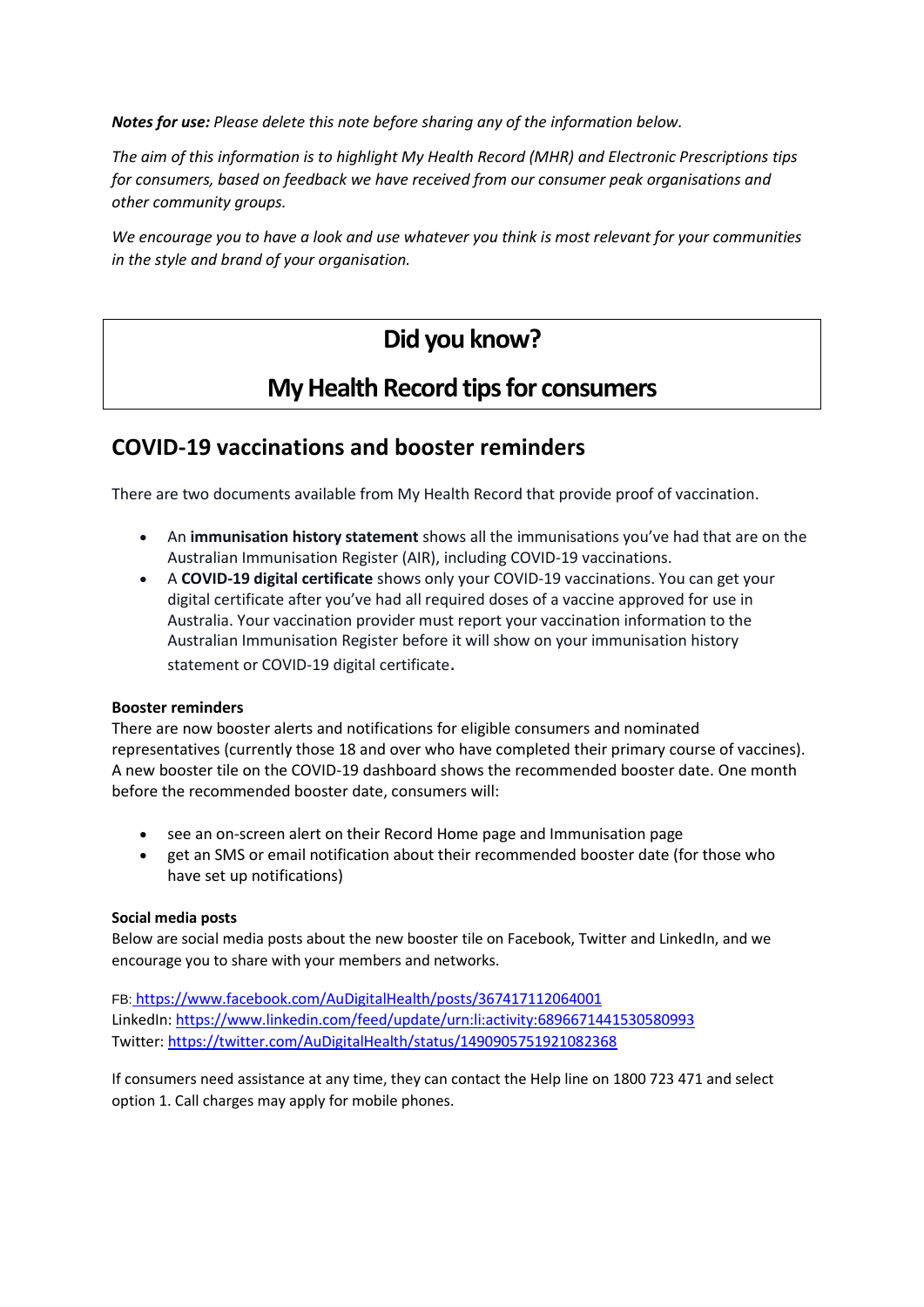# **Advance care planning – the critical document that consumers can upload**

Make your wishes known when you cannot speak for yourself by uploading your advance care planning documents to My Health Record.

Advance care planning involves speaking with family or friends and your healthcare providers about your future health care wishes. These conversations may lead to writing what you may or may not want in circumstances where you can no longer speak for yourself or make your own decisions.

By adding an advance care planning document to your record, your wishes can be safely and securely accessed if they were ever needed in a medical emergency.

You or your nominated representative can add your advance care planning document to your My Health Record so it can be easily accessed when it's needed.

Visit [advancecareplanning.org.au t](https://dhagency-my.sharepoint.com/personal/emma_black_digitalhealth_gov_au/Documents/Desktop/advancecareplanning.org.au)o get started.

To find out more how to upload your advance care planning document to My Health Record, visit [https://bit.ly/ADHA\\_ACP](https://bit.ly/ADHA_ACP) or scan the QR code below.



# **What is the 'Do Not Send reports to My Health Record' on your pathology and diagnostic imaging tests?**

Pathology and diagnostic imaging services may add a report to your My Health Record unless you ask them not to.

You have control over reports that go into your record. However, pathology and diagnostic imaging reports may be uploaded **unless you request otherwise.**

If you do not want a report added to your My Health Record, you can:

- Tell your doctor or the pathology or diagnostic imaging service
- Check the 'Do not send reports to My Health Record' check box on the pathology and/or diagnostic imaging request form
- Write 'Do not send reports to My Health Record' on the pathology and/or diagnostic imaging request form.

Healthcare providers must comply with your request.